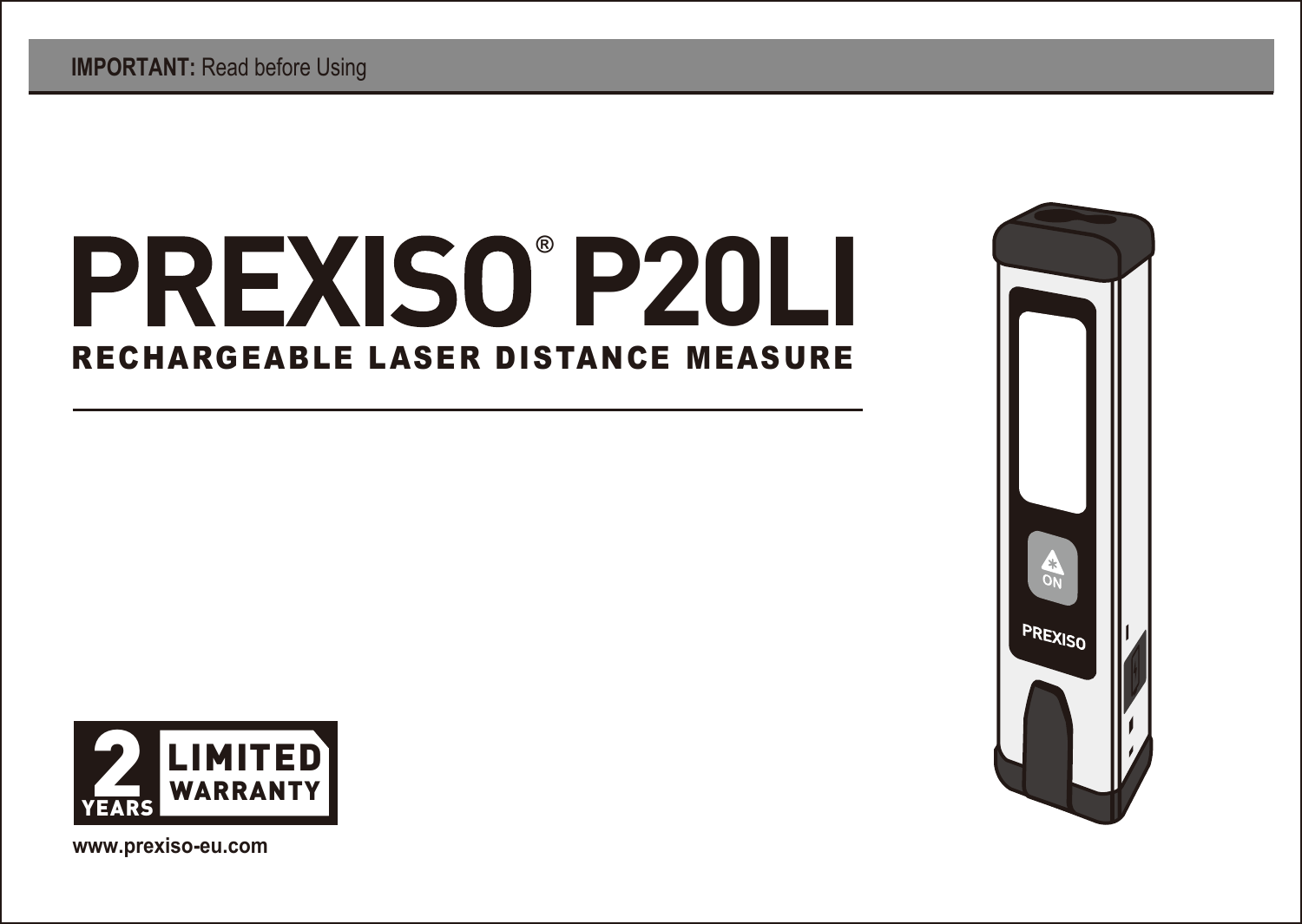## **Table of Contents**

| Safety Instructions - - - - - - - - - - - - - - - 1<br>Instrument Set-up - - - - - - - - - - - - - - - - 2 |
|------------------------------------------------------------------------------------------------------------|
|                                                                                                            |
| Charge the device ------------------- 2                                                                    |
|                                                                                                            |
| Switching ON/OFF - - - - - - - - - - - - - - - - - 3                                                       |
| Single Measuring ------------------3<br>Continuous measuring --------------- 3                             |
| Technical Data -------------------4                                                                        |
| Troubleshooting - - - - - - - - - - - - - - - - - 4                                                        |
|                                                                                                            |
|                                                                                                            |
| Warranty-----------------------4                                                                           |
| Safety Instructions - - - - - - - - - - - - - - - 5                                                        |
|                                                                                                            |
|                                                                                                            |
| Prohibited use---------------------5                                                                       |
| Hazards in use --------------------- 5                                                                     |
|                                                                                                            |
| Areas of responsibility--------------- 6                                                                   |
| Electromagnetic Compatibility (EMC) - - - - - - 6                                                          |
| FCC statement (applicable in U.S.) - - - - - - - 6                                                         |
| Laser classification ----------------- 6                                                                   |

## **Safety Instructions**



Do not use the product before you have studied the User Manual on the enclosed CD or on our Homepage.

If you have no such manual, or it is in the wrong language, please ask your agency for an appropriate copy.

The product is permitted to use for skilled persons only.

## **CAUTION:**

Use of controls or adjustment or performance of procedures other than those specified herein may result in hazardous radiation exposure



• It is a **Class 2** laser product in accordance with IEC 60825-1:2014

**Inm IEC/EN 60825-1** Lithium

- Do not attempt to modify the performance of this laser device in any way. This may result in a dangerous exposure to laser radiation.
- Do not operate the tool outdoors.
- Do not attempt to repair or disassemble the laser-measuring tool. If unqualified persons attempt to repair this product, serious injury may occur. Any repair required on this laser product should be performed only by qualified service personnel.
- Do not stare into the laser beam or direct it towards other people unnecessarily.
- Don't dazzle other individuals.
- Looking directly into the beam with optical aids can be hazardous.
- Do not operate the product in explosion hazardous areas or in aggressive environments.
- Only use chargers recommended by the manufacturer to charge the batteries.
- Keep extremities in a safe distance from the moving parts.
- Watch out for erroneous measurements if the product is defective or if it has been dropped or has been misused or modified.
- Carry out periodic test measure-ments. Particularly before, during and after important measure ments.
- The product and batteries must not be disposed of with household waste.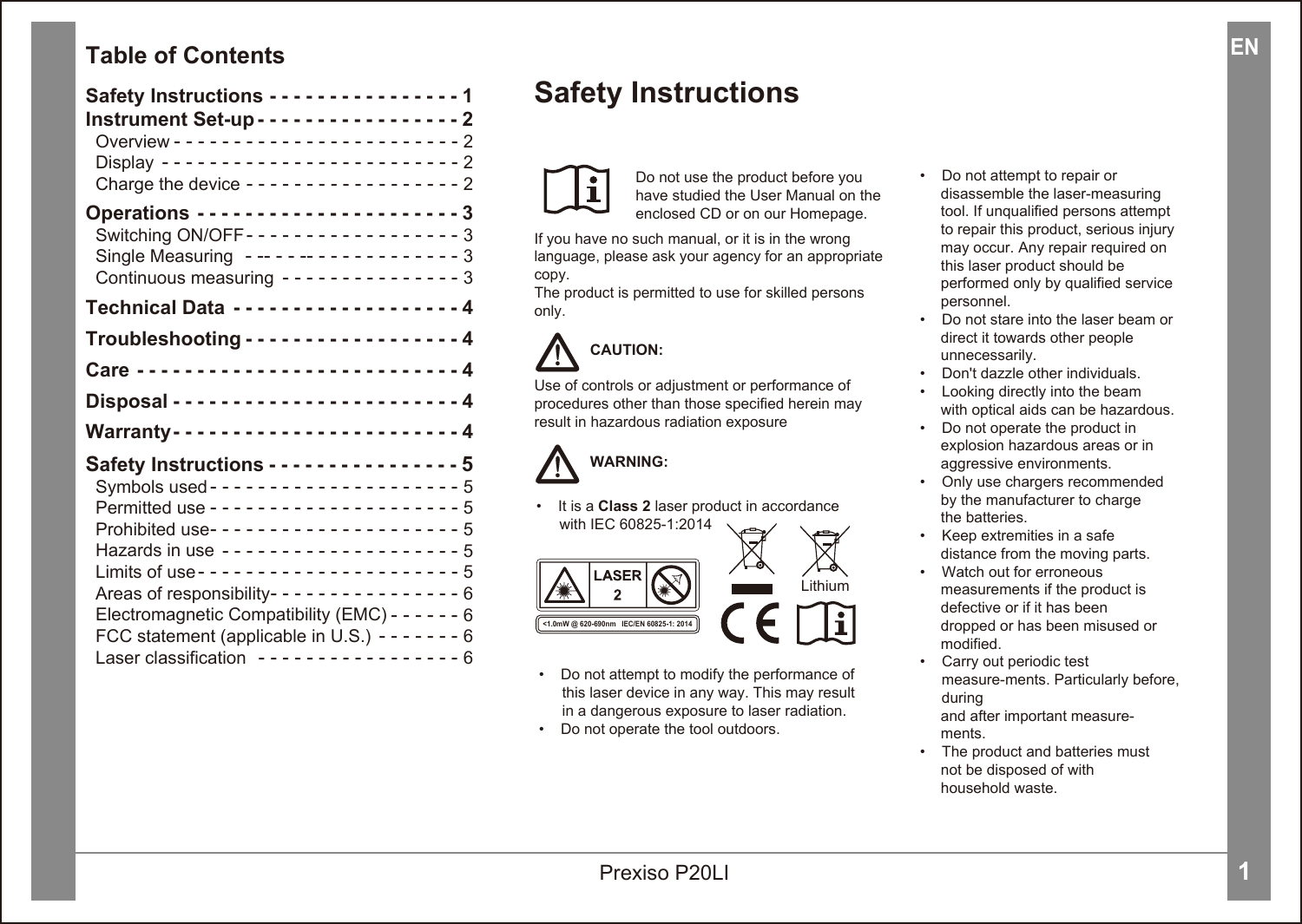## **EN Instrument Set-up**

## **Overview Display**



The safety instructions and the user manual should be read through carefully before the product is used for the first time.

The person responsible for the product must ensure that all users understand these directions and adhere to them.



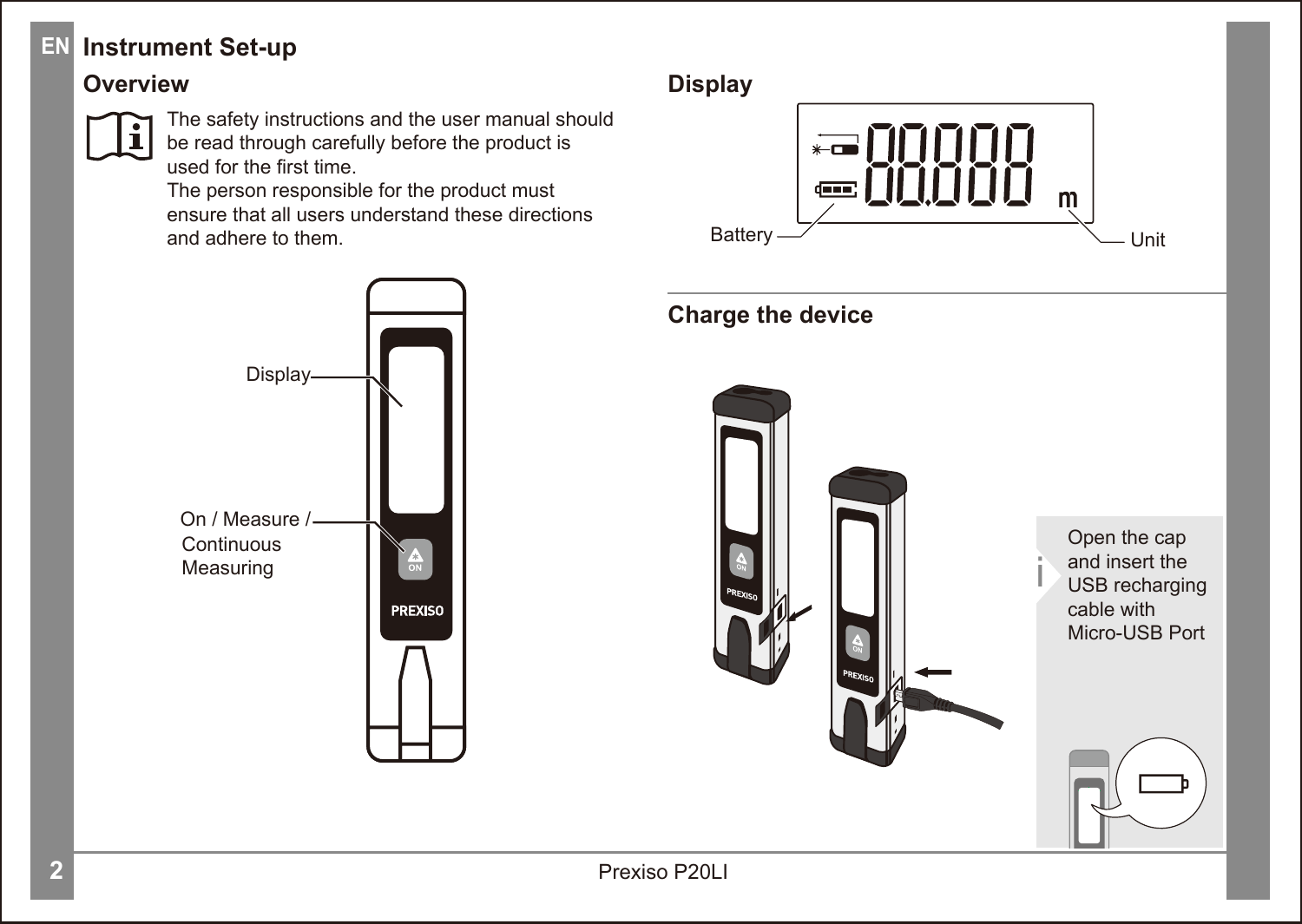## **Operations EN**

## **Switching ON/OFF**



## **Single Measuring**



Target surfaces: Measuring errors can occur when measuring to colourless liquids, glass, styrofoam or semi-permeable surfaces or when aiming at hight gloss surfaces. Against dark surfaces the measuring time increases.

## **Continuous Measuring**

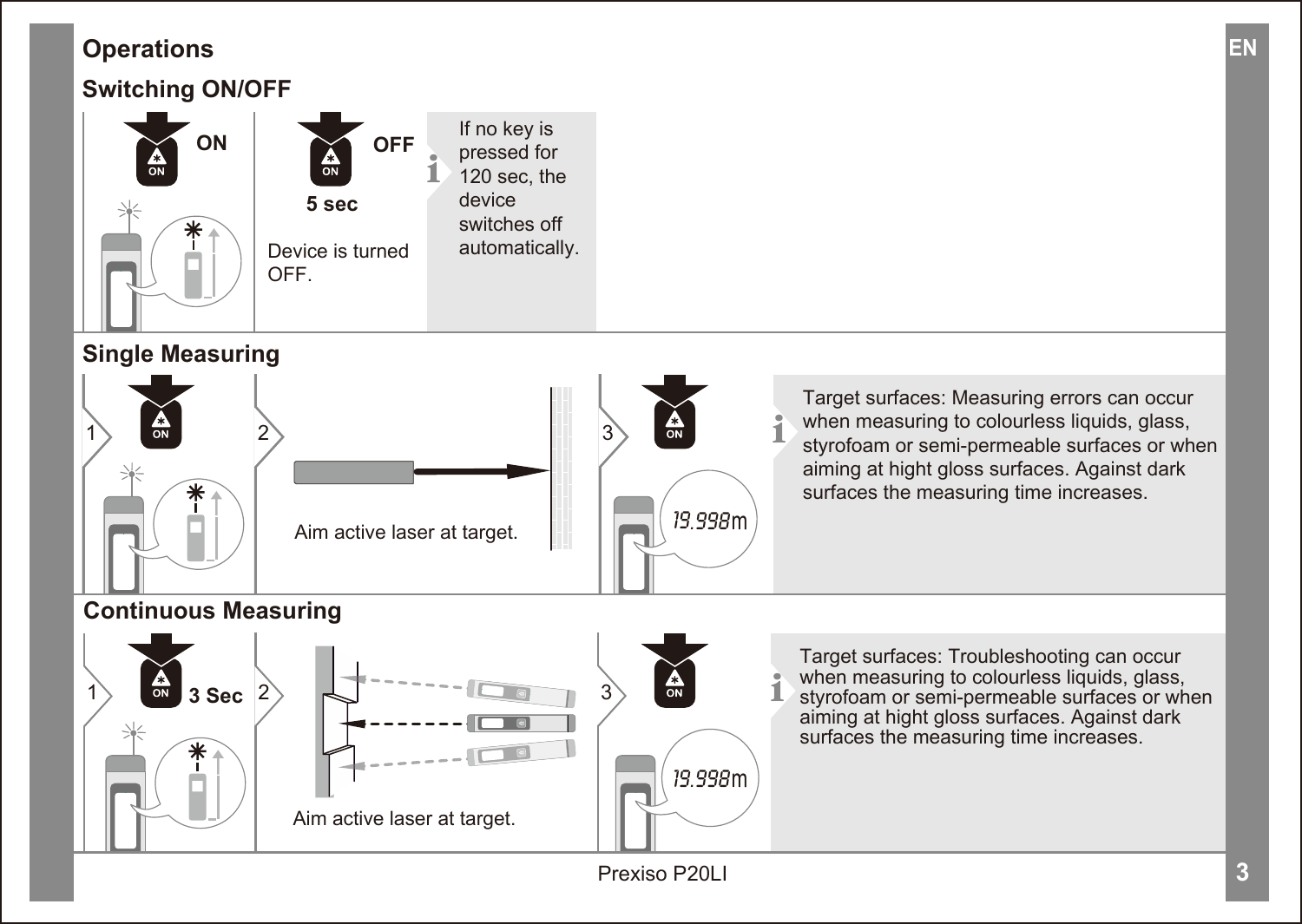#### **EN Technical Data**

| General                                                 |                                      |
|---------------------------------------------------------|--------------------------------------|
| Range with favourable<br>conditions *                   | $0.45 - 20$ m                        |
| <b>Accuracy with</b><br>favourable conditions *         | $+3$ mm                              |
| Smallest unit displayed                                 | 1mm                                  |
| Laser class                                             | $\overline{2}$                       |
| Laser type                                              | 620-690 nm, < 1 mW                   |
| <b>Power OFF automatically</b>                          | after 120 s                          |
| <b>Continuous measuring</b>                             | yes                                  |
| Dimension (H x D x W)                                   | $100 \times 22 \times 15$ mm         |
| Battery service life in<br>measuring operation, approx. | up to 3h                             |
| Weight<br>(without batteries)                           | 30 <sub>q</sub>                      |
| Temperature range:                                      |                                      |
| - Storage                                               | 14 to 140 °F<br>-10 to 60 °C         |
| - Operation                                             | 32 to 104 °F<br>0 to 40 $^{\circ}$ C |
|                                                         |                                      |

**Troubleshooting**

#### **Potential issue table**

| <b>ISSUE</b>                   | <b>CAUSE</b>                                                | <b>ACTION</b>                                  |
|--------------------------------|-------------------------------------------------------------|------------------------------------------------|
| Failure to<br>switch on        | Hardware protection<br>after shocking                       | Restart the<br>measuring tools                 |
|                                | Low battery                                                 | Restart the<br>measuring tools                 |
|                                | Insufficient<br>On/Measure/Units<br>button press            | Press the<br>On/Measure/Units<br>button firmly |
| All dashes shows<br>on display | Beam is moved too fast                                      | Move the measuring<br>tool slowly              |
|                                | The object is out<br>of rated range                         | Measure within<br>rated range                  |
|                                | Received signal<br>ton weak?<br>Measuring time too long     | Change target surface<br>(e.g. white paper)    |
|                                | Received signal<br>too strona<br>(target is too reflective) | Change target surface<br>(e.g. white paper)    |
|                                | Ambient light<br>is too strong                              | Shadow target area                             |

## **Care**

- Clean the device with a damp, soft cloth.
- Never immerse the device in water.
- Never use aggressive cleaning agents or solvents.

The typical measurement uncertainty of  $\pm$  3 mm is valid for measurements on white, diffusive, reflective targets up to 10 m at low ambient light and moderate temperatures. For distances greater than 10 m, the measurement uncertainty could increase additionally by 0.1 mm/m. In unfavourable conditions (such as bright sunlight, targets with poor reflectivity, or high or low temperatures) the measurement uncertainty could further increase up to ± 6 mm for distances below 10 m and additionally by roughly 0.1 mm/m for distances greater than 10 m.

## **Disposal CAUTION**

The battery must not be disposed of with household waste. Care for the environment and take them to the collection points provided in accordance with national or local regulations. The product must not be disposed with household waste.Dispose of the product appropriately in accordance with the national



regulations in force in your country. Adhere to the national and country specific regulations.Product specific treatment and waste management can be downloaded from our homepage.

## **Warranty**

The Prexiso P20LI has a two-year warranty.

For further information on this, contact your dealer.

This warranty is void if product is used for commercial purposes. This warranty is not transferable and does not cover products damaged by misuse, neglect, accident, alterations or use and maintenance other than that specified in the owner's manual. This warranty does not apply to any expendable parts that can wear from normal use. This warranty excludes any accessories.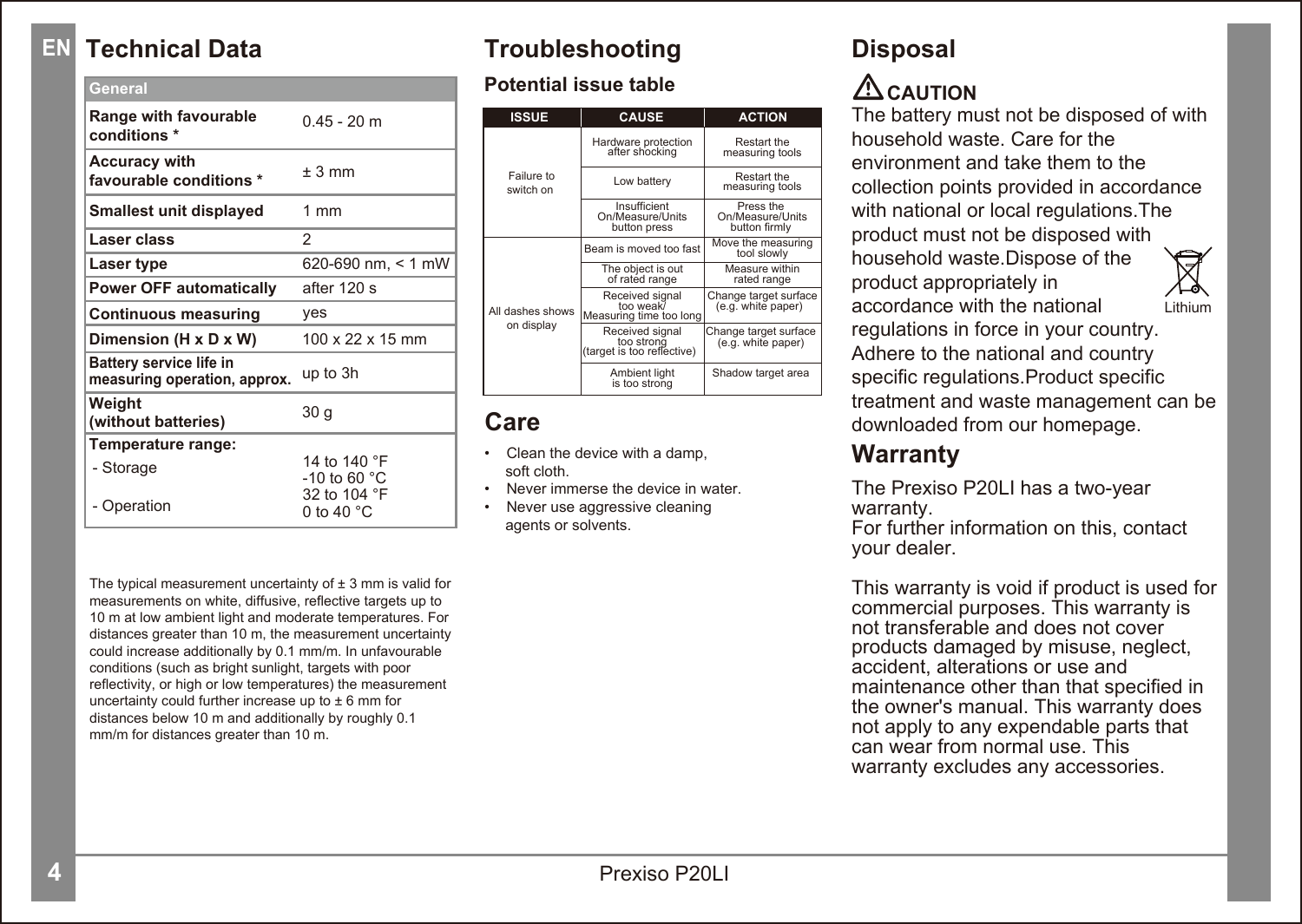## $S$ afety **Instructions**

The person responsible for the instrument **Permitted use** must ensure that all users understand these directions and adhere to them.

## **Symbols used**

The symbols used have the following meanings:

## **WARNING**

Indicates a potentially hazardous situation or an unintended use which, if not avoided, will result in death or serious injury.

## **CAUTION**

Indicates a potentially hazardous situation or an unintended use which, if not avoided, may result in minor injury and/or appreciable material, financial and environ-mental damage.

 Important paragraphs which must be the product to be used in a technically correct and efficient manner.

- Measuring distances **Prohibited use**
- Using the product without instruction
- Using outside the stated limits
- Deactivation of safety systems and removal of explanatory and hazard labels
- Opening of the equipment by using tools (screwdrivers, etc.)
- Carrying out modification or conversion of the product
- Use of accessories from other manufacturers without express approval
- Deliberate dazzling of third parties: also in the dark
- Inadequate safeguards at the surveying site (e.g. when measuring on roads, construction sites, etc.)
- **Limportant paragraphs which must be dimediated on scaffolding, when using ladders, <b>Limits of use**<br>Limits of use • Deliberate or irresponsible behaviour on scaffolding, when using ladders, when measuring near machines which are running or near parts of machines or installations which are unprotected
	- Aiming directly in the sun

## **Hazards in use**

## **WARNING**

Watch out for erroneous measurements if the instrument is defective or if it has been dropped or has been misused or modified. Carry out periodic test measurements. Particularly after the instrument has been subject to abnormal use, and before, during and after important measurements.

## **CAUTION**

Never attempt to repair the product yourself. In case of damage, contact a local dealer.

## **WARNING**

Changes or modifications not expressly approved could void the user's authority to operate the equipment.

Refer to section "Technical data".The

**i** device is designed for use in areas ently habitable by humans. Do not use the product in explosion hazardous areas or in aggressive environments.